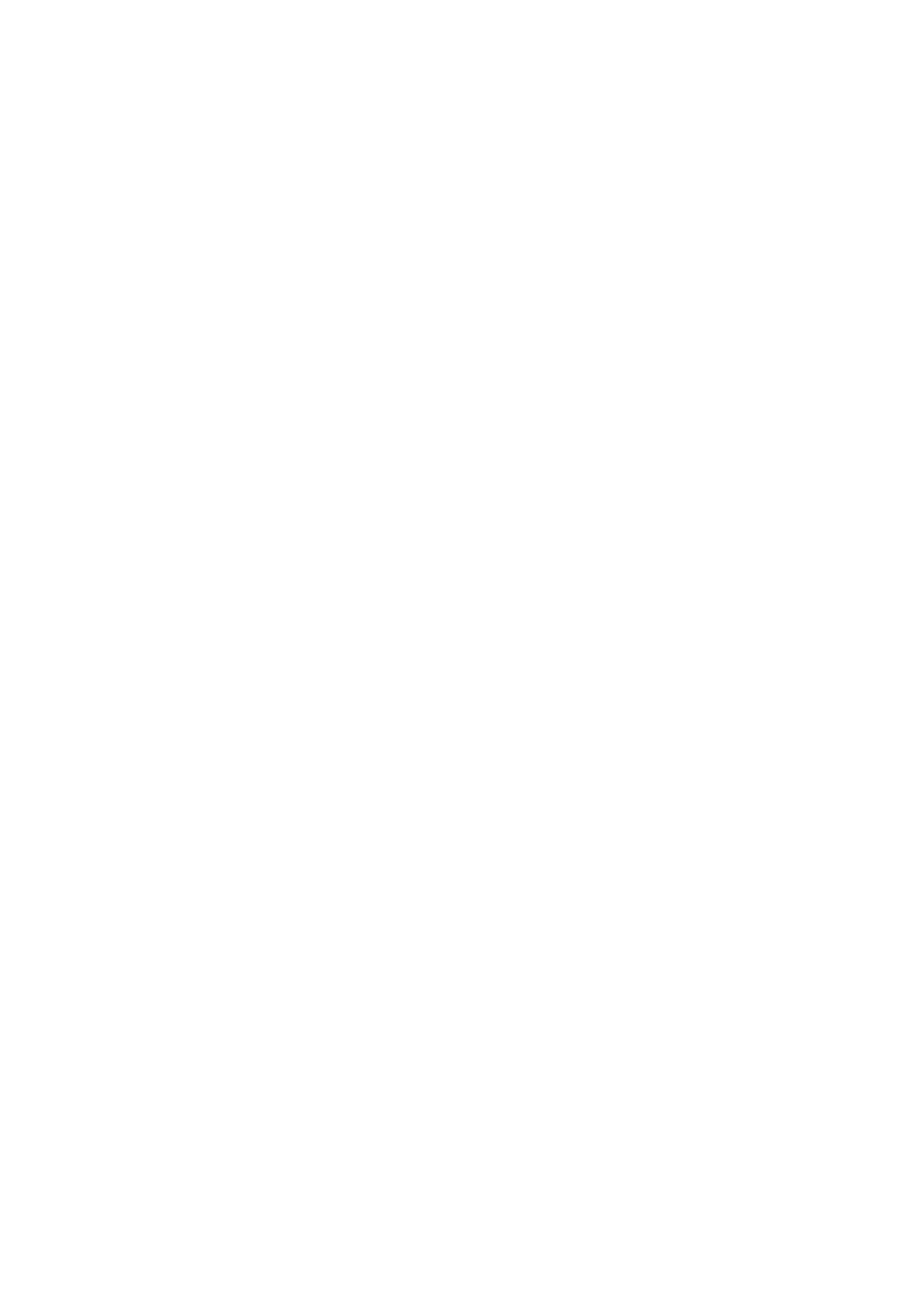#### Dates

Guided tour by Miriam Elebe: Wednesdays January 24th and February 7th at 6 p.m., respectively

Director's tour with Frank-Thorsten Moll: Sunday, March 4th at 3 p.m.

#### EDUCATIONAL PROGRAMME

For any inquiries about our guided tours and the educational programme please refer to Miriam Elebe: m.elebe@ikob.be

OPENING HOURS Wednesday—Sunday 1—6 p.m. Admission: with voluntary donation; recommendation 6 euros Free entry for children and teenagers up to 18 years and for adherents of the museum

Free entry on every first Wednesday and on every first Sunday of the month

With the support of the German-speaking Community of Belgium, the Cultural Heritage Service of the Wallonia-Brussels Region, the Province of Liège and its Cultural Services as well as the Meuse-Rhine Euregio







巴

TEAM Serge Cloot, Miriam Elebe, Friedemann Hoerner, Frank-Thorsten Moll, Ingrid Mossoux, Nadja Vogel

IMPRINT

Editing and Texts: Jean-Michel Botquin, Friedemann Hoerner, Christian Malycha, Frank-Thorsten Moll Copy-editing: Miriam Elebe Layout and typesetting: Kasper Zwaaneveld for possible.is Translations: George Frederick Takis

IKOB—Museum of Contemporary Art Rotenberg 12b 4700 Eupen, Belgium +32 87 56 01 10 info@ikob.be www.ikob.be



Museum für Zeitgenössische Kunst /Musée d'Art Contemporain /Museum of Contemporary Art

André Butzer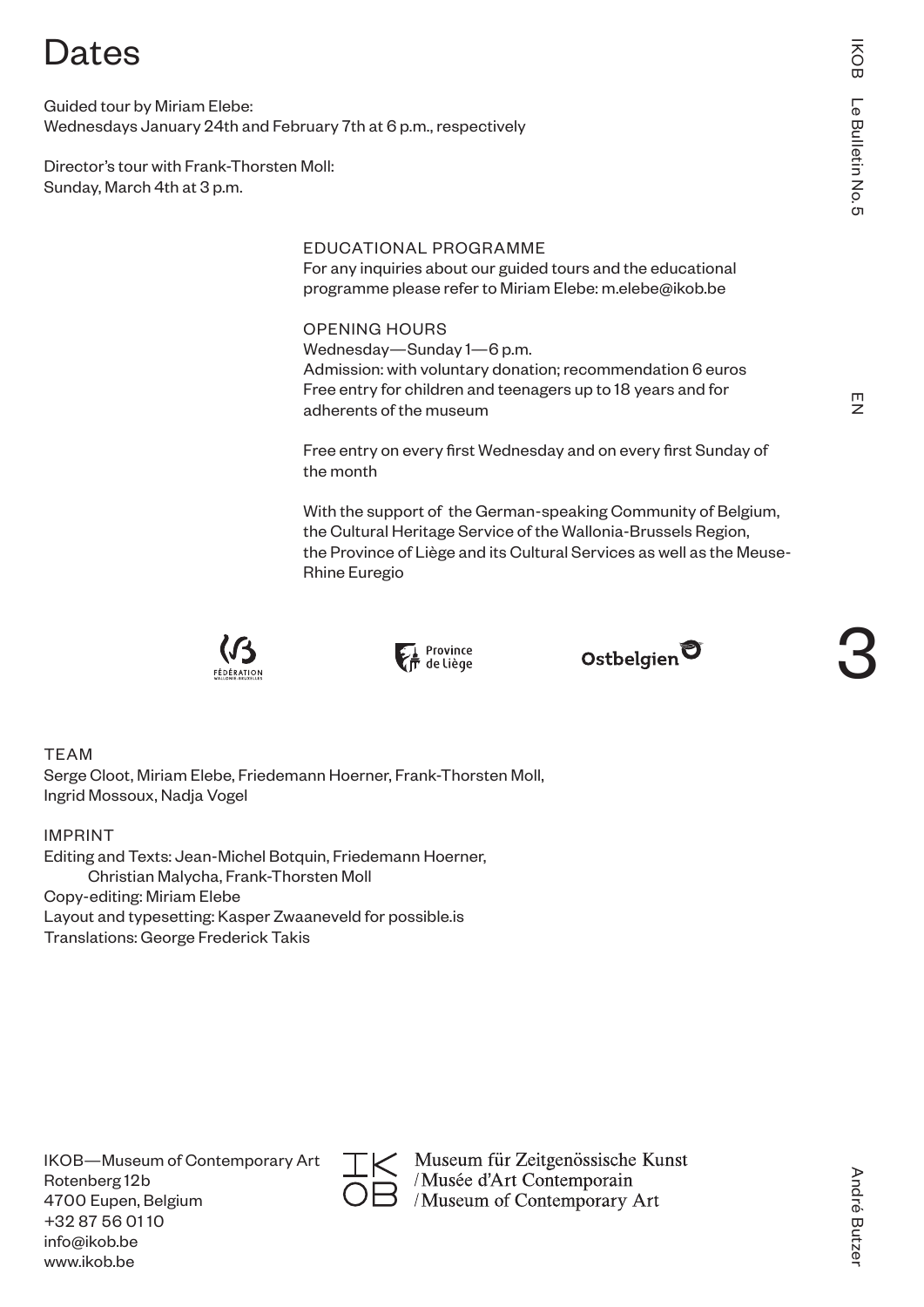#### Glossary, Part IV: Freedom

Right at the very beginning, Butzer "contaminated [his] canvases with themes that don't belong in them." This contamination was "the legitimization for [his] resolution to cleanse them before the eyes of one and all for the rest of [his] life." Although it appears to him as if he were completing something "that others began. These are historical, traditional lines that extend extremely far into the past and hopefully point just as far into the future." It even "sometimes seems" to him as if he had "begun with the end and since then has been painting toward the beginning." For him, this beginning is "the complete, the entire picture" that he attains with the N-pictures.

He finds a metaphor for human existence in these pictures. His pictorial figure is an existential figure, a figure in which human existence unveils and reveals itself in an allegorical way. A shaken, yet steadfast figure that yields up no experience, but—in joy and sadness, commemoration and premonition, pain, solicitude and death, hope and life—gives voice to an existence reconciled to itself.

This occurs without the N-pictures "being able to change back into earthly pictures. Inasmuch as they renounce both themselves and the world, inasmuch as they become a true artistic relinquishment, only then do they find their true place in the world. And if the images are no longer a world, we must learn what it means. Why are they nonetheless part of the world? The fact is that they are what first impacts us." Simple and luminous, founded upon themselves, the N-pictures show us how we can again and again reestablish ourselves, and learn, in the midst of the fullness of the past and the future, how to grasp our own human possibilities all the more resolutely.

For Butzer, "that is freedom: I believe one must arrive at precisely that point, because only there can one experience what it is to be free. Before, one has a fantasy of 'freedom'—it is suggested to one, so to say. But 'real' freedom, if it were to exist, would be something really awful that one simply has to endure. I have now reached that state."

4

 $\overline{E}$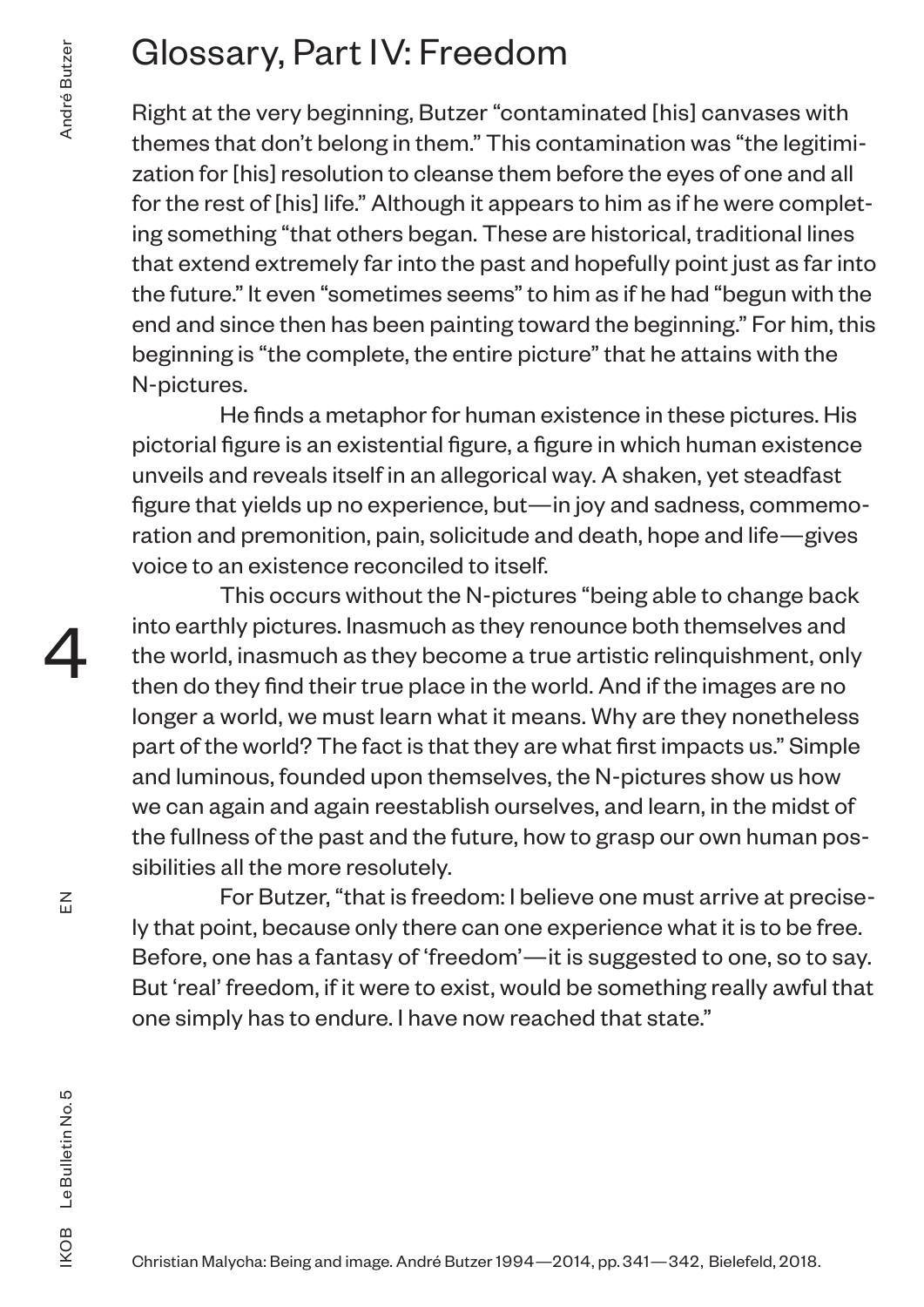#### A Preface to the Exhibition

In his first solo exhibition in Belgium, the well-known German painter André Butzer, who was born in 1973 in Stuttgart and co-founded the notorious artists' group *Akademie Isotrop* in Hamburg, offers an overview of the recent decades of his stillyoung creative output.

Highlighted against the simple white walls of the exhibition spaces at the IKOB, antithetical paintings await the visitor: abstract and colourful pictures alternate with black-and-white pictures. Brightly coloured worlds collide with black surfaces. It is these painterly extremes that have made Butzer one of the most successful painters of his generation. Noise and silence, excess of colour and concentration on the surface, art history and comic books: one frequently encounters oppositions such as these in his pictorial worlds. Whereas the black-and-white pictures initially seem to withdraw from view, there is an immediate forward thrust to the coloured paintings, the strident, variegated figures that resemble comic books or children's drawings. The artist, who lives in Rangsdorf outside of Berlin and considers himself to be the painterly heir to German Expressionism, has specific models ranging from Friedrich Hölderlin past Edvard Munch all the way to Walt Disney. But it would be overly hasty to conclude that the colourful pictures are simply there to be consumed while the only superficially monochrome pictures aim at quiet, time and contemplation. Butzer considers both groups of work to be part of the same struggle. One could also say that they speak the same language in different dialects. His constant concern is painting itself and the question as to what painting is still capable of expressing today. Neologisms such as NASAHEIM, Friedens-Siemens and 'N'-Pictures are more than simply words. They indicate worlds, universes, utopias and visions which Butzer regards as the simultaneous beginning and goal of painting.

A fundamental argument of this exhibition, however, is omission—both the painterly and the narrational gaps that manifest themselves in his works and in the selection of the pictures on display. It is precisely these gaps that allow the visitors to this exhibition to themselves engage in the production of fantasy and to experience space for speculation. In the end, these gaps must also simply be endured.

Moreover, the exhibition is the start of the new annual theme at the IKOB. If in 2017 the political theme of rancour was the leitmotif accompanying visitors through the IKOB year, 2018 will be the year of pragmatism and self-organization —the qualities and capabilities that characterize individuals, groups and nations not only in times of crisis and empower them to engage in action. Butzer, who is represented internationally by many successful galleries and participates year after year in countless museum exhibitions, has created a quite unusual system of autarchy that allows him to retain all processes of exhibition planning and of marketing in his own hands. This is important to him, because otherwise an apparatus of assistants could quite likely insert itself between him and his pictures. This must be avoided by all means so that art can remain art and be lived as an aspect of contemporaneity that engenders meaning and does not simply amass capital.

My thanks go to the team of the IKOB that has once again done outstanding work, to Dr. Thomas Buchsteiner, who (re-)established the contact to André Butzer, to Dr. Christian Malycha for his professional support, as well as to Matthias Hübner from possible.is and Kasper Zwaaneveld, who were responsible for the graphic design. My deepest expression of gratitude, however, goes to André Butzer, the artist who has made this exhibition possible.

Frank-Thorsten Moll

 $\overline{z}$ 

5

André Butzer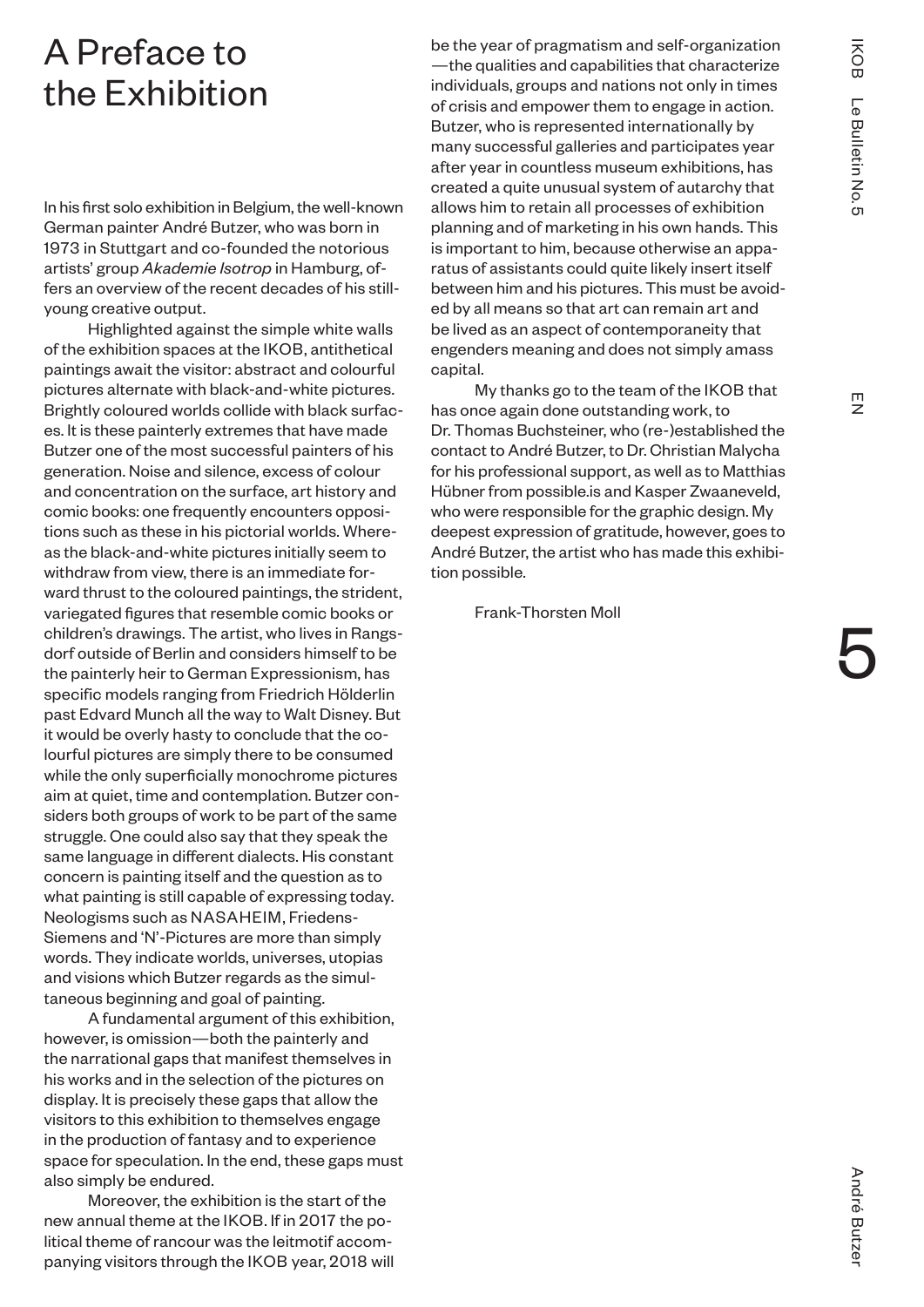## André  $\Gamma$ 17/ Le Bulletin No. 5 January 2018

André Butzer was born in 1973 in Stuttgart; he began to paint at the age of twenty. From 1996 to 2000, he was a member of the Hamburg-based *Akademie Isotrop*, a group of avant-garde artists to which Jonathan Meese also belonged. In 2006, Butzer moved with his family to Rangsdorf near Berlin, where he set up an apartment and studio in part of the former Bücker Aircraft Factory.

He considers Italian Renaissance painters to be his models along with Friedrich Hölderlin, Edvard Munch, Henri Matisse and Walt Disney. Up to now, Butzer has presented himself to the public under diff erent names such as *N-Hölderlin, Henry Butzer* or *Calvin Cohn*.

 $4 \,$ 

Whereas his black-andwhite works from recent years seem to withdraw from the viewer's gaze, in the pictures he

painted around the year 2000 glaringly colourful figures reminiscent of comic books or children's drawings thrust themselves into view. Butzer considers both groups of works —as well as the pictures done in other productive periods to speak the same language with different dialects: His unswerving focus in on painting itself and the question as to what painting is still capable of expressing today.

IKOB— Museum of Contemporary Art /2018

#### English edition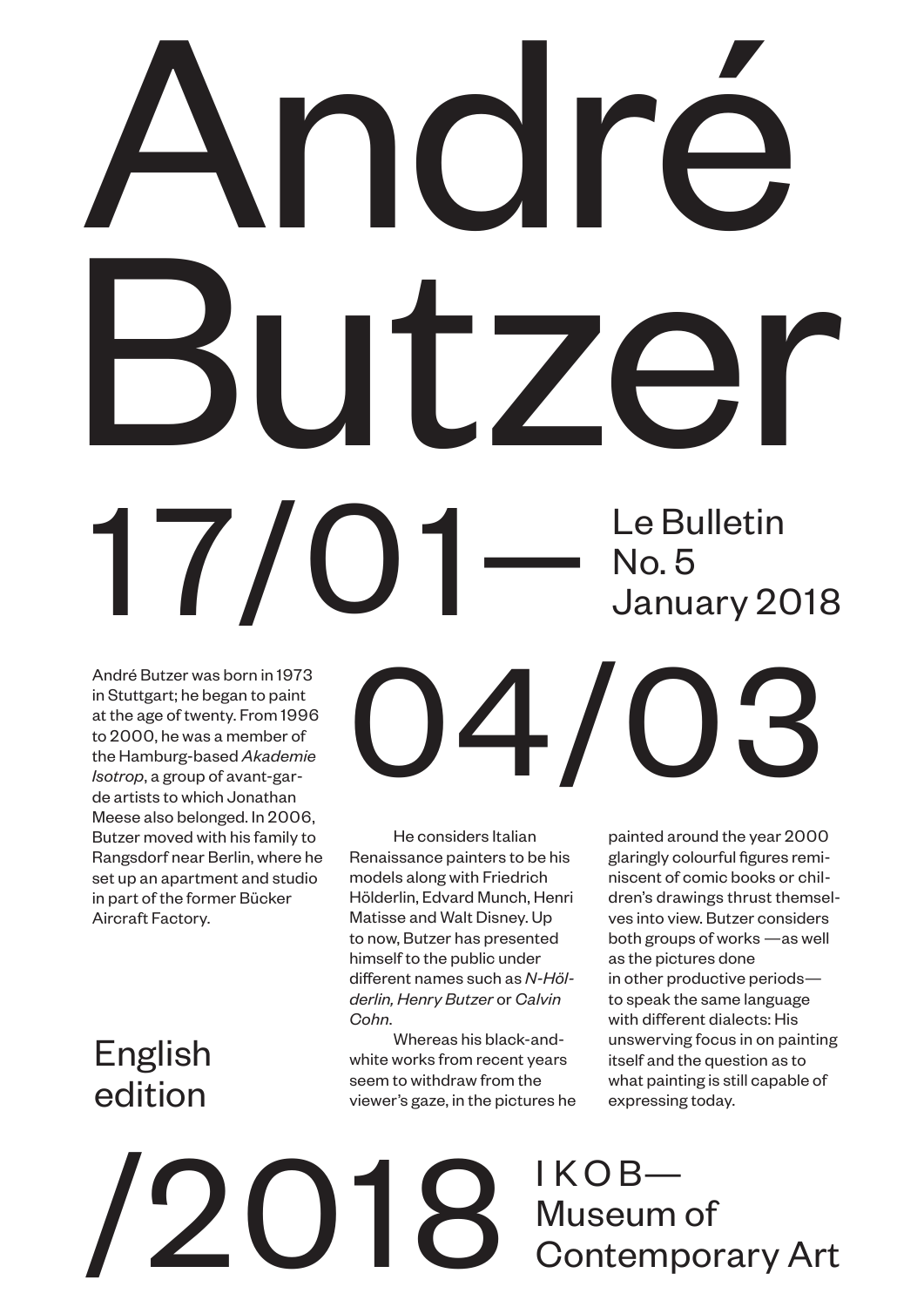# Interview

#### between André Butzer and Frank-Thorsten Moll in December 2017

ワフ

7

Frank-Thorsten Moll (FTM): For decades, art criticism and parts of art history have repeatedly spoken of the end of painting. So without wanting to, painters end up having to justify themselves for what they do. Do you feel this pressure toward self-justification, or does it pass you by completely?

André Butzer (AB): I've always seen painting as a beginning. All European painting is a continuous establishment of beginnings. That is already a principle intrinsic to the picture: a picture can't be conceived on the basis of its conclusion; or we could say a picture never comes to an end. So it would now of course make sense to ask what a picture is. It seems that today it's not so easy to put this concept of the picture into words. There are all sorts of different notions; most of the time when people say 'picture', they mean an image from the Internet, something that comes from a spray can or a camera. Or with 'picture' you think of something that refers to you in the sense of a self-image you want to find or create.

The picture as that profound, sad, essential form telling of beginnings and more or less derived spiritually from ancient Greece is a sort of universal matrix for artistic vision. It is a ceaselessly vibrating, constantly recurring, fertile form of being that engenders life and the future; but it itself is without form.

FTM: Do you still recall the moment when you first stood in front of a work of art and realized that you want to do that too? Paint! Be an artist? AB: I was around 14, most likely at the Staatsgalerie Stuttgart. I saw G eorg Baselitz, *Painter with Sailboat—Munch*, if I recall well, and Lucio Fontana. Later in Hamburg at the Kunsthalle, I saw Asger Jorn, *The Green Ballet*. Right up to today, I do more or less the whole thing, plus Rembrandt, Titian, Raphael, Cézanne and so forth, and of course Matisse. Taken together, this is what is known today by the name of André Butzer. Disney as well. But also the intuition that art isn't painting, but something more. For a long time, I have called it 'NASAHEIM'. Eternal Parousia. A second life, a second death,

however that is expressed: colour, rhythm, proportion, commensurability, enlightenment, illumination. Revelation, actually.

I think in terms of coloured surfaces. In other words, proportionately. Harmony. That's tragic, but there is always birth, fruits. The matrix gives rise to this. So I do genealogy; or more precisely, I collaborate, I'm allowed to participate. The energy in the picture, the forces in the universe allow me to become part of this cycle of creation, an endless loop that is truly beautiful. But it also causes me pain; that's the way I am. This depth and space, infinity, proximity, the home: everything causes me pain, the instability. I'm a part of this energetic arc. The depiction is the category of this arc, the self-renewing frequency. It comes and goes in the same moment; it isn't time, it switches. It turns time off.

> FTM: In my experience, talking about pictures (in the plural) has for the most part replaced speaking about the picture. The only persons continuing to work on the picture or perhaps even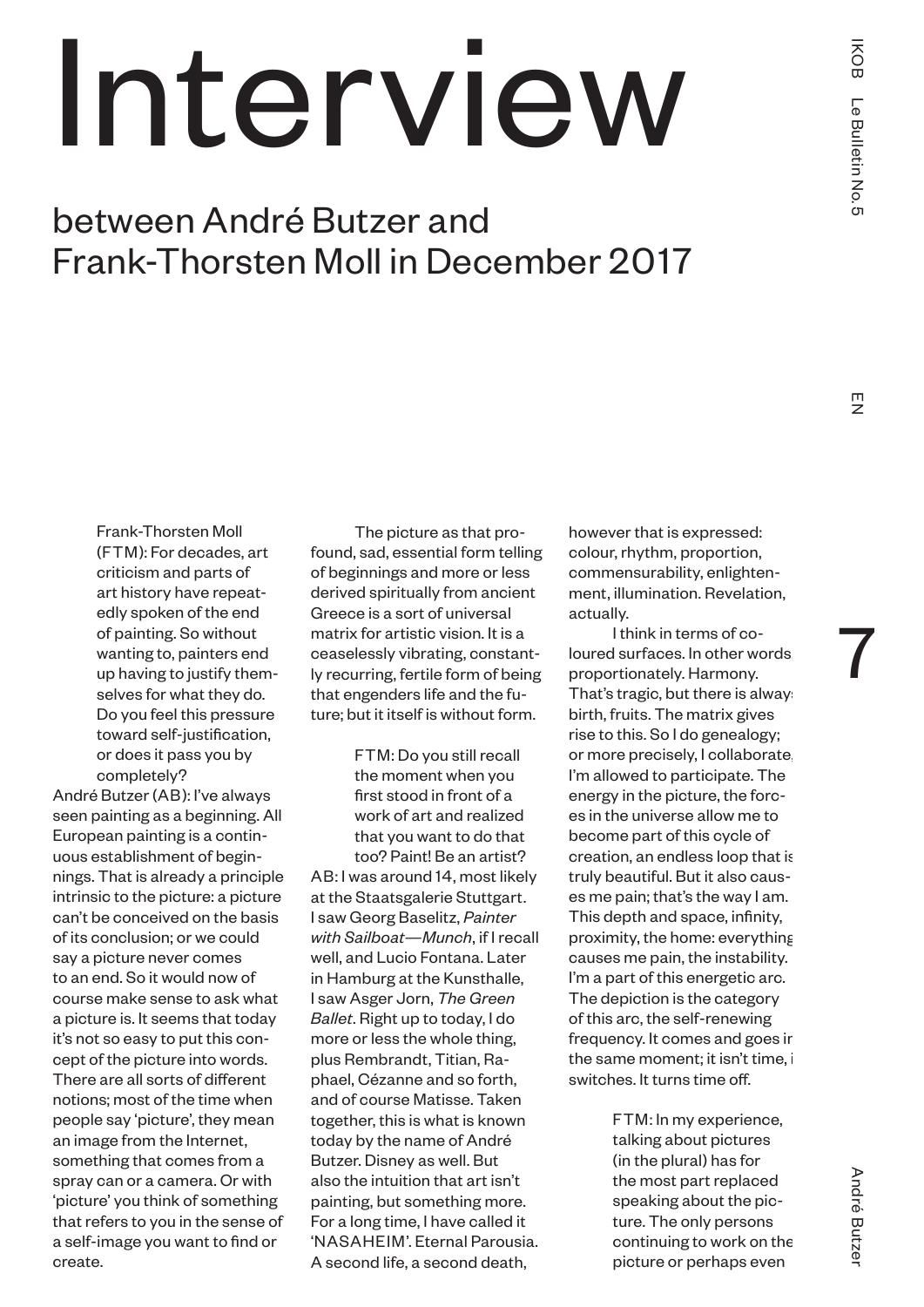on the impossibility of the picture are painters. Is that perhaps the most elegant characteristic of the painter? The defence of the singular against the plural?

To put it another way: Is the end of painting a capitulation in response to the plurality of visual experiences, the simultaneity of all images on all channels? I'd be interested in how you see the role of the painter in particular and not of the artist in general.

AB: Painters are in a hopeless situation. But that's good and appropriate. They have to be there where the need is greatest. That means there where the picture is received as an inheritance like a dangerous, wonderful, life-engendering set of goods. It's clear that painters need many pictures for this purpose. These are all the same; but they repeat themselves so that everything is always beginning and uniqueness. Every picture is a huge mistake—thank God, one can only say. It's not easy to paint such a mistake.

> FTM: Your exhibition at the IKOB includes selections from your early paintings along with more recent works. It seems to me as if you had deliberately excluded what occurred in-between in painterly terms in order to increase the energy within the exhibition and among your paintings. Is that the case?

AB: Yes, definitely! This is an exhibition with a gap of 15 to 20 years in the middle. Although it isn't clear what I did first, the older or the newer pictures. I believe I came from the other direction. So I started with an end. In the late young years, so to speak. I hope the exhibition will call into question what people think about development and chronology.

FTM: Are you concerned with giving expression to an empty space, to the imagination—or less pathetically, to something that is supposed to provoke visitors to engage in reflection?

AB: No. Everybody can take a look at home at what I did during the time in between: in books or computers. It took some time to sink to the depths. That can be seen in our show. But I still have a chance to evade the abyss. The truth of the picture serves as an extremely fertile foundation. A placenta, as it were; today the term for that is matrix.

> FTM: What do you mean exactly with the truth of the picture? Is it an inviolable veracity that constantly resonates from the beginnings of painting in a continuum of human history, so to say? Or is

"It comes and goes in the same moment; it isn't time, it switches. It turns time  $\mathsf{off}"$ 

it a valuable set of goods that are constantly being renegotiated? Or to put it another way: is 'NASA-HEIM' the site where the Holy Grail of this truth is preserved or the site where it is constantly renovated, complemented and extended further? AB: Without ongoing renegotiations or rebalancing, there is no continuum. Establishing the new is a triggering of the action of the continuum. NASAHEIM is only one option that offers itself. People like me as well as quite different fans tune in and gain experience of a golden continuum. It's a wonderful possibility for taking something up and summarizing it. But although it isn't possible to get past N itself, NASAHEIM is fully accessible and available to one and all as a scenario. Everyone understands it and can benefit somehow from it. There is no secret or something technical or complicated. It is pure irrationality and points us human beings towards that sort of irrationality which, however, is full of intrinsic logic, full of encouragement and empathy. It is utilizable and promising as a utopia. It brings people to their actual activity and capacity for action, in the sense of a truly human motion and an action that imparts rhythm, sound and recurrence to proportion and to the commensurability of colour.

> FTM: You act internationally as an extremely successful German painter. The attribute 'German' accompanies you with utter plausibility without your having requested it or being able to defend yourself against it. Have you noticed differences in the reaction to your painting—let's say in the USA or Japan—that have to do with your country of origin? How do you handle your role, never fully avoidable, as the

 $\overline{E}$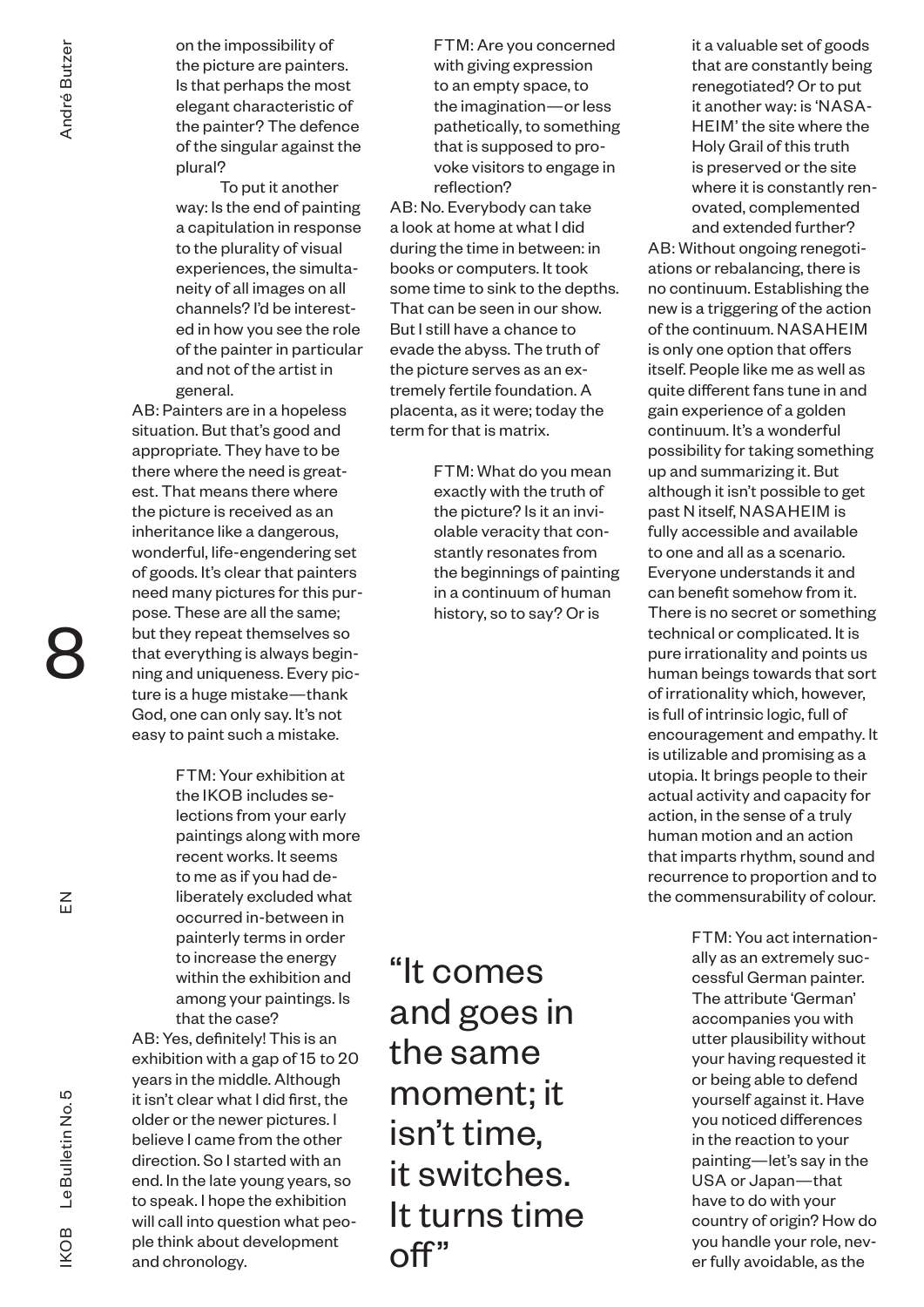5 EN  $\overline{z}$ 

9

of a supposedly German style? I you must abhor Is that the case? AB: I'm moving now, to America. There, just like at home, I'll be the only German Expressionist. With regard to my first name, it sounds like I'm French. So Matisse, Cézanne and so forth.

representative

What counts is the mixture. I don't get much praise in Germany for what I do. That's okay. I receive lots of attention in foreign countries.

FTM: Have you had any concrete experiences with a Belgian audience? AB: No.

FTM: What do you associate specifically with

Belgian art or with the Belgian art scene? AB: Not so much. Sorry. But I'm a one-track person who doesn't notice much of what's going on.

German style?  $\bigcap_{\text{can imagine that}}$  me as well as you must abhor quite differ-"People like ent fans tune in and gain experience of a golden continuum"

FTM: To be honest, I don't really believe you; but from my point of view, it's quite a plus for you that you didn't mention Magritte. The patron saint of Belgian art can be felt to be inspiring or oppressive in equal measure. It seems to me that his Surrealism derived from language has become the writing on the wall of

Belgian art. In this country, there is no talking or thinking about art without a distinction from or comparison with Magritte. The same is true in Germany with the figure of Beuys. How do you deal with his-

torical figures like that? AB: Oh yeah. I'd forgotten or had guessed that there was something related to Surrealism and so forth. It's always difficult for me to engage in name-dropping when I'm not familiar with it. For example, with Marcel Brothase. And anyway, everybody is so super-informed about art today. It's become a quite common expertise. As for Surrealism, I'm not so knowledgeable. That's really not my thing. And I have real difficulty with preceding language. I read a lot, but it's not a good idea to turn your great reading material into the Fine Arts.

I don't believe that Baselitz or Förg are Germans. What both of them were able to more or less preserve is an international or at least traditional European, best of all Venetian element. I always say 'expressive element' in this regard. But that's confusing. Everybody then thinks that automatically means a lively style or Wild Painting and so forth. But Mondrian is also like this. That element is the actual legacy or the aforementioned continuum, subsequently considered to be post-Cézannish.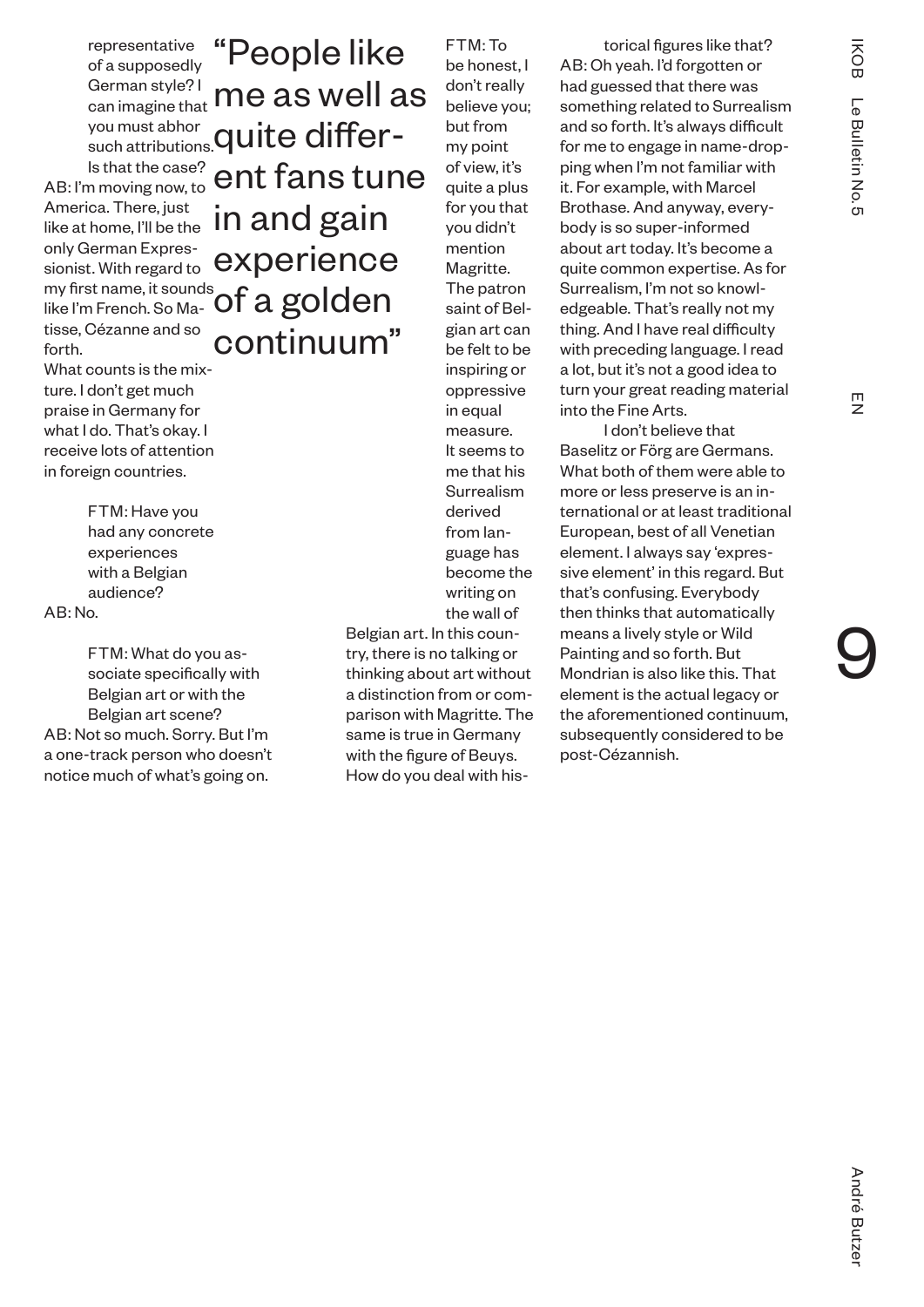*Saint Matthew by Jeremias Geißelbrunn (1595—1660), photographed like Dimitris Alexandrou by Errikos Andreou* Sophie Langohr

#### From the series *Glorious Bodies*, 2013—2014, Two black and white digital photographs, 33 × 45 cm each



Sophie Langohr uses all the artifices of professional shooting and studio work to transfer the glory and fame of the models and celebrities of today to these saints carved by Jeremias Geißelbrunn in around 1640 for the Friars Minor Conventual Church in Cologne, now standing on corbels in the St. Nicholas Church in Eupen. Here are the icons of the Apostles, posing for this unexpected second (of) eternity. […]

St. Matthew, the dark introverted one, has only to get a tatoo of a living dead on the shoulder or a Christ-like face crowned with thorns on the arm to fully resemble the Greek model Dimitris Alexandrou.

Jean-Michel Botquin

 $\overline{E}$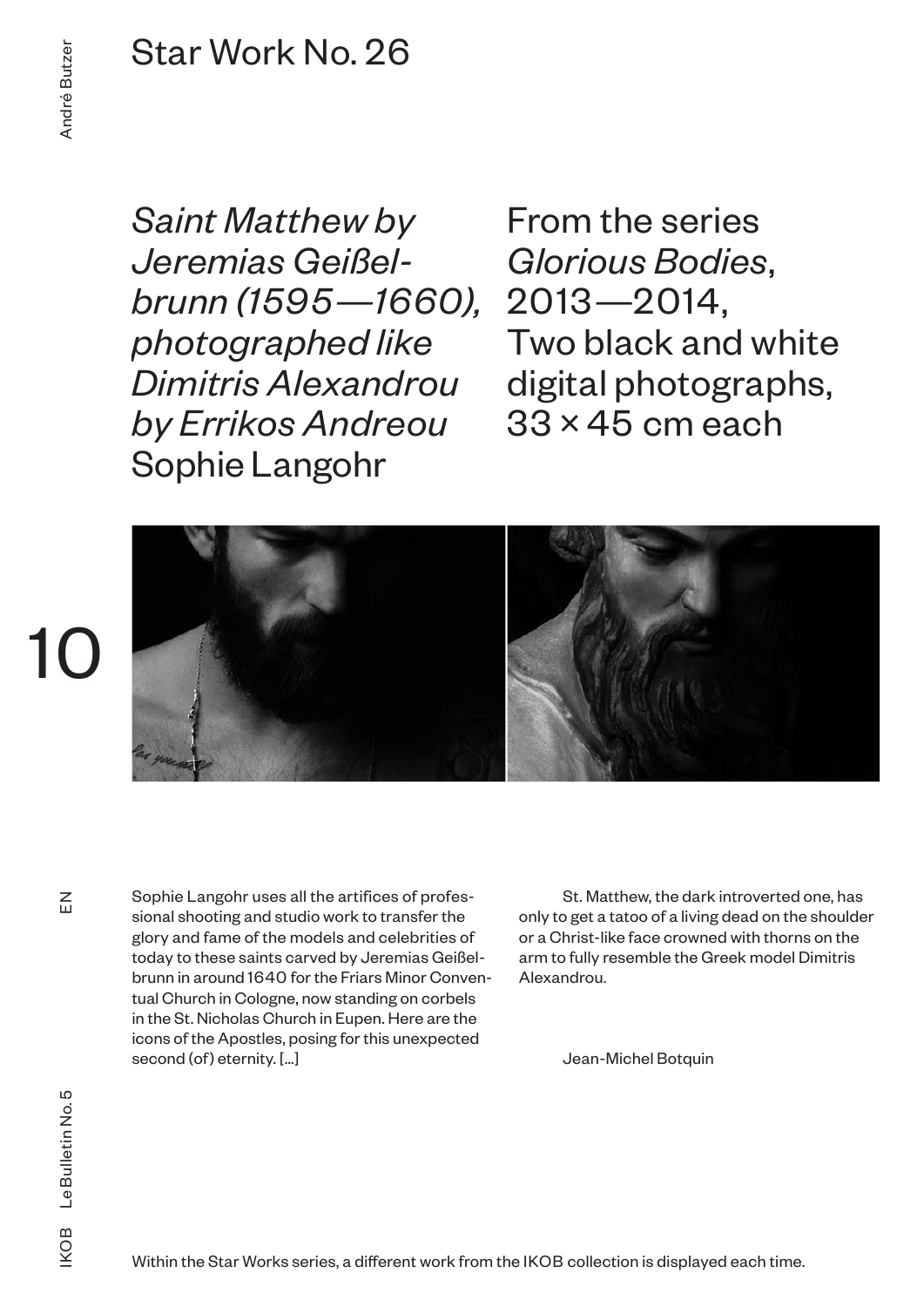11

 $\overline{z}$ 

#### Glossary, Part III: Nasaheim

"Art has a dissolving aspect; it is something that seeks to leave the earth and turn toward the heavens." Butzer detaches himself from the earthly and goes "there, where the beginning is. The beginning is the complete, the entire picture." After exposing himself to all experiences, going through them, and giving painterly expression to the full relationship between life and death through the figures in his pictures, he searches for a "world to call home," a protected place to stay. This home, however, is not located on earth. It is an invention that is "everywhere and nowhere" and exists only in the picture. It is precisely in this self-aware fiction, however, that Butzer establishes his own concept of the picture. "This starts with N, which is also an irrational number. "N begins" at the point where all contradictions are combined, become interwoven, and mutually support each other. A new dimension that he yearns for everywhere, yet knows to be "nowhere else but within."

From there, from deep within him, the seat of his own mystery, Butzer develops the cosmically distant NASAHEIM (2001). With bright, widely opened eyes and a head of almost planetary magnitude like the size of the earth, a Friedens-Siemens appears in the picture. As if rising out of a blazing, orange-red ground of flames, it ascends into a clear, blue sky. Attentively, it directs its gaze to a small "something" hovering in front of it. It stretches out both arms with trembling hands, fingers spread in order to grasp it. But, apparently, to no avail.

Inasmuch as Butzer envisions his own painting as the "cosmic depiction of another world," does the entire pictorial event occur in Nasa heim, or does the evasive "something" withdrawing into the cerulean space symbolize the proportions of that mysterious place? What is, what does "Nasaheim" or "N" stand for? "'NASA' is extreme distance; what occurs far away, in our imagination," beyond the world. In addition, there is *Heim* ("home"); in other words: "something quite near, warm," or human. Earthly and extraterrestrial. With the composite neologism, "Nasa-Heim," Butzer already conveys a state of equilibrium and identifies an "untouched" site, where all suffering finds solace and comes to an end. That is what "N" stands for.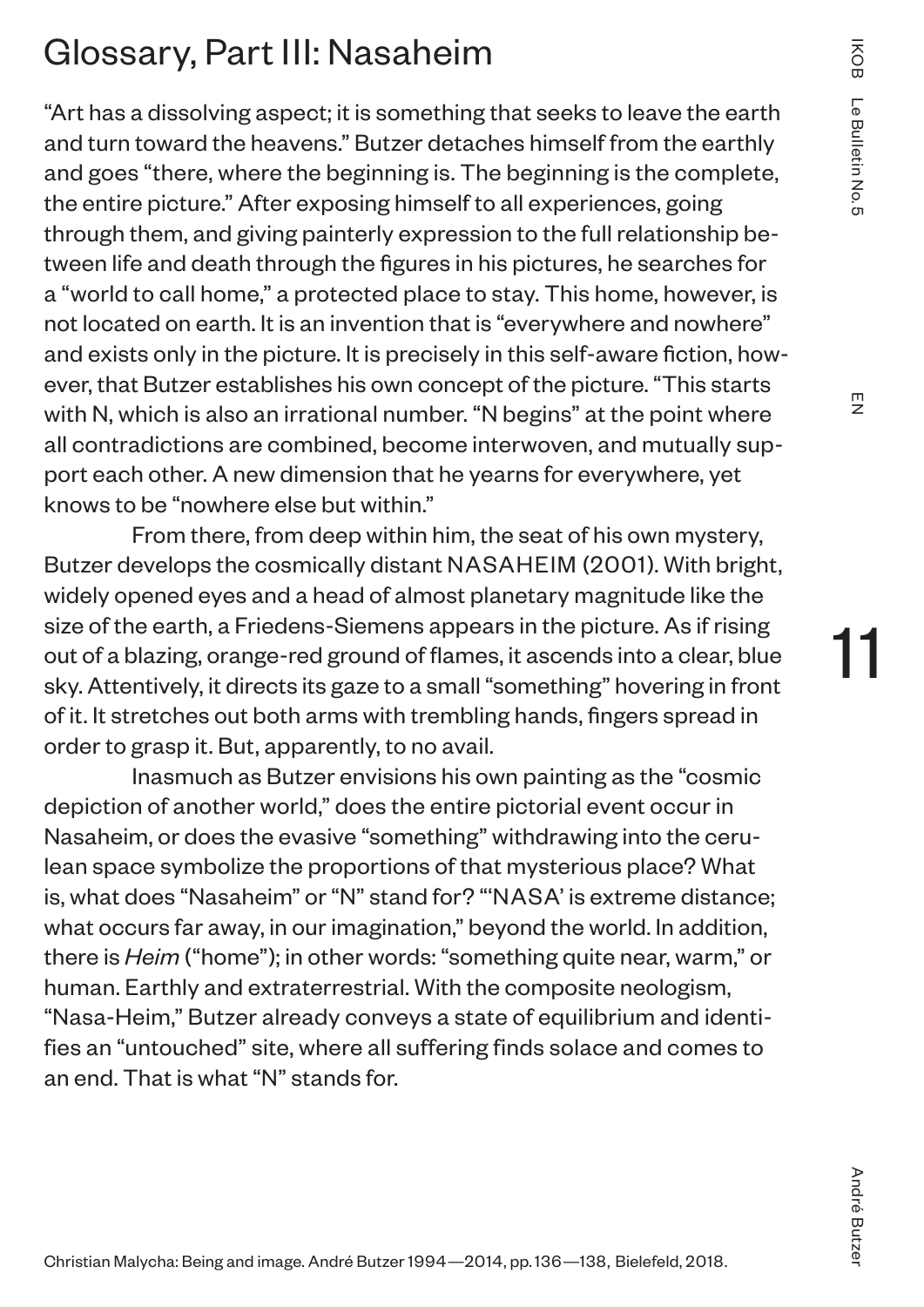#### **Contents**

| Dates + Imprint                                     | page 1 |    |
|-----------------------------------------------------|--------|----|
| Glossary, Part IV:<br>Freedom                       | page 2 |    |
| Preface                                             | page 3 |    |
| Interview                                           | page   | 5  |
| Star Work No. 26                                    | page 8 |    |
| Glossary, Part III:<br>Nasaheim                     | page   |    |
| Glossary, Part I:<br>History                        | page   |    |
| Glossary, Part II:<br>Friedens-<br><b>Siemenses</b> | page   | 12 |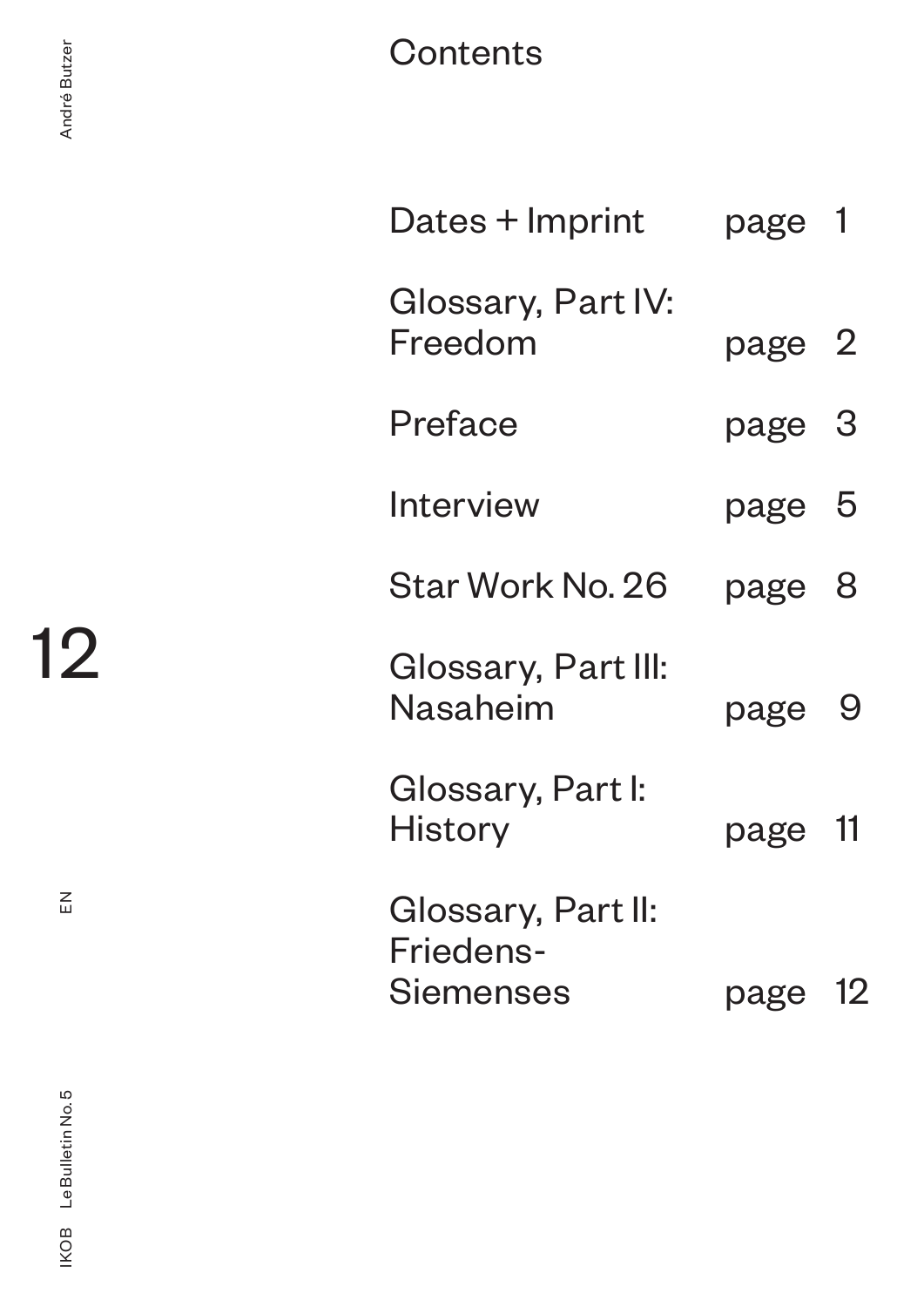13

 $\overline{z}$ 

### Glossary, Part I: History

Butzer entered into a confrontation with the twentieth century, which stretched before him between two contradictory poles: mass consumption and mass destruction. Merging into an immense arc were beauty and terror, joy and sadness, hope and despair, construction and destruction, progress and collapse, self-determination and subordination. At least from a German point of view, the amenities of the postwar economic miracle were inseparably linked to the bestial, calculated deeds of horror in the Nazi concentration camps. In the totality of their opposition, industrial life and death, the production of goods and corpses were one and the same; the century was poised between pleasure and pain, between the atomic bomb and "new" technology, between Europe and America.

In this unreal situation, however, Butzer discovered a path into his own artistic existence in 1999. Above all, it had become impossible to return to the "beautiful formulas" of the past, as if nothing had happened. There no longer existed a preindustrial world, idealized in all its supposed innocence. One could not penetrate behind the achievements that also caused the devastation of the twentieth century. History had been contaminated, and humanity along with it. It was necessary to work through this: to enter it, be open to it, and endure it.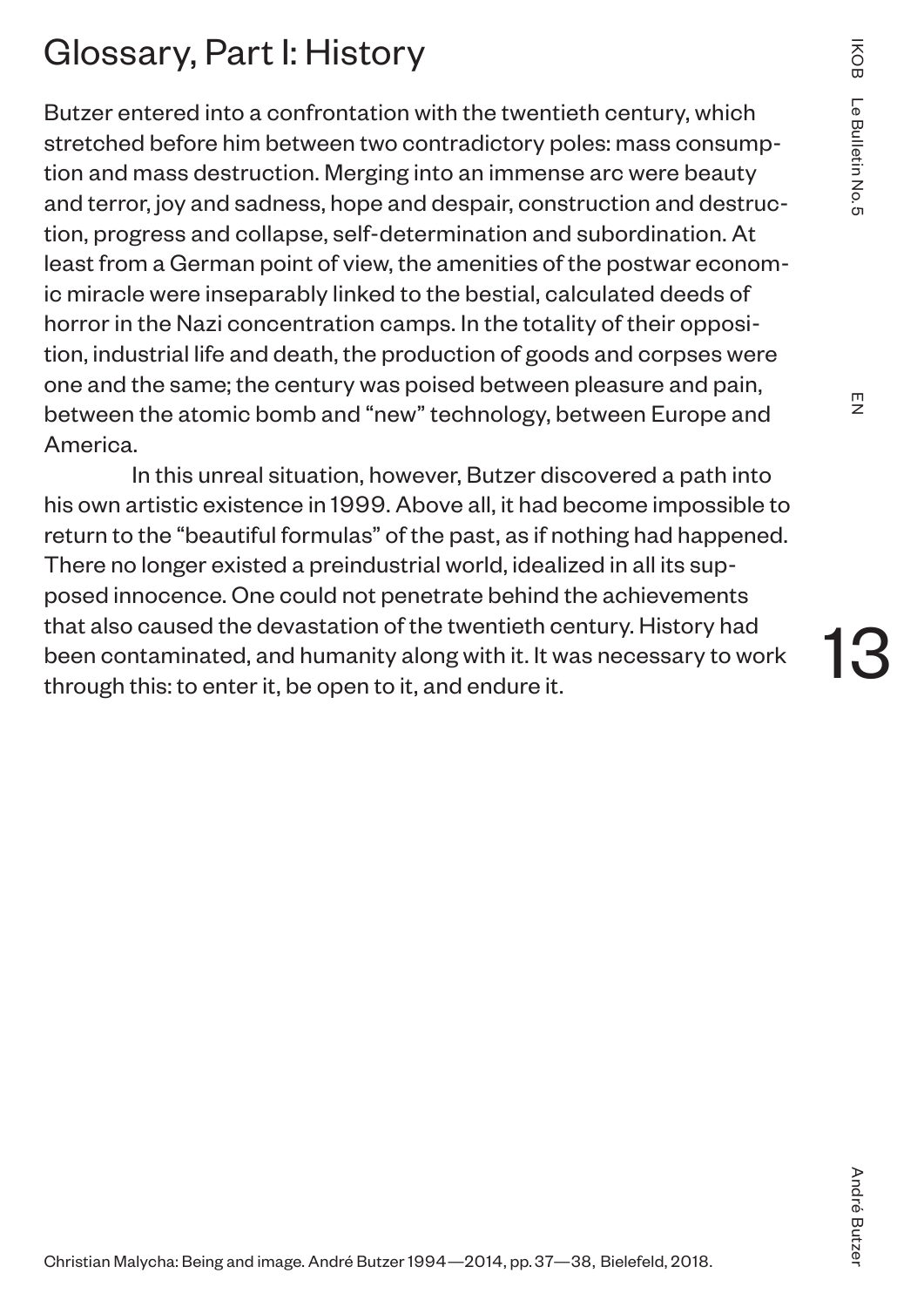#### Glossary, Part II: Friedens-Siemenses

At a place named "Love," there appears *Friedens-Siemens* (Peace-Siemens, 2000). It is an imaginary site of dreams, which, revealingly, lies "in protection-Florida," as if Walt Disney World had been shifted in its entirety from Orlando, Florida, directly into the "cosmos," where the "sun" and "moon" were already waiting. The figure is located left of center, but it is not clearly rendered or easily recognizable. Like the surrounding colored ground, it dissolves into thin air and spreads gently across the pictorial surface. No color, no word, no one thing after another remains around it; what comes into existence here is a figure that is surmised rather than known—a figure that is actually impossible.

The picture has no depth, but has become a dense surface held together by color. After the world was irremediably lost, for example, in *American Physical Exercise,* its individual elements now gather at this different-natured site around the Friedens-Siemens; they are intimately related to it and connected to it in an expansive sweep. The dissonant clash of the world has been transformed. Everything has found its place; in spite of all the contradictions, the pictorial whole is balanced. Amid all the contesting elements, reconciliation unexpectedly reigns.

Written or burned into the figure are the names of large international companies such as VW, Sony, Bosch, or IBM. It openly displays its industrial character, even multiplied many times over, inasmuch as there are more and more IBMs, International Business Machines. In addition, there are rhombuses with an emblazoned "H" for "hydrogen," diagonal crosses, piles of ovals and records resembling circuit boards, all sorts of beverages—a simple "soft drink," as well as Sinalco and various Mezzomixes or Mirandas—comparatively everyday foodstuffs such as beef, carrots, or beans (which, however, in proximity to a blue-pointed rhombus seem equally blue), and numerous smaller forms with an "H" that are reminiscent of pills, tablets, or other sedatives. On one of these forms is an "N," a symbol for infinity—an indefinite, unnatural, and irrational number.

14